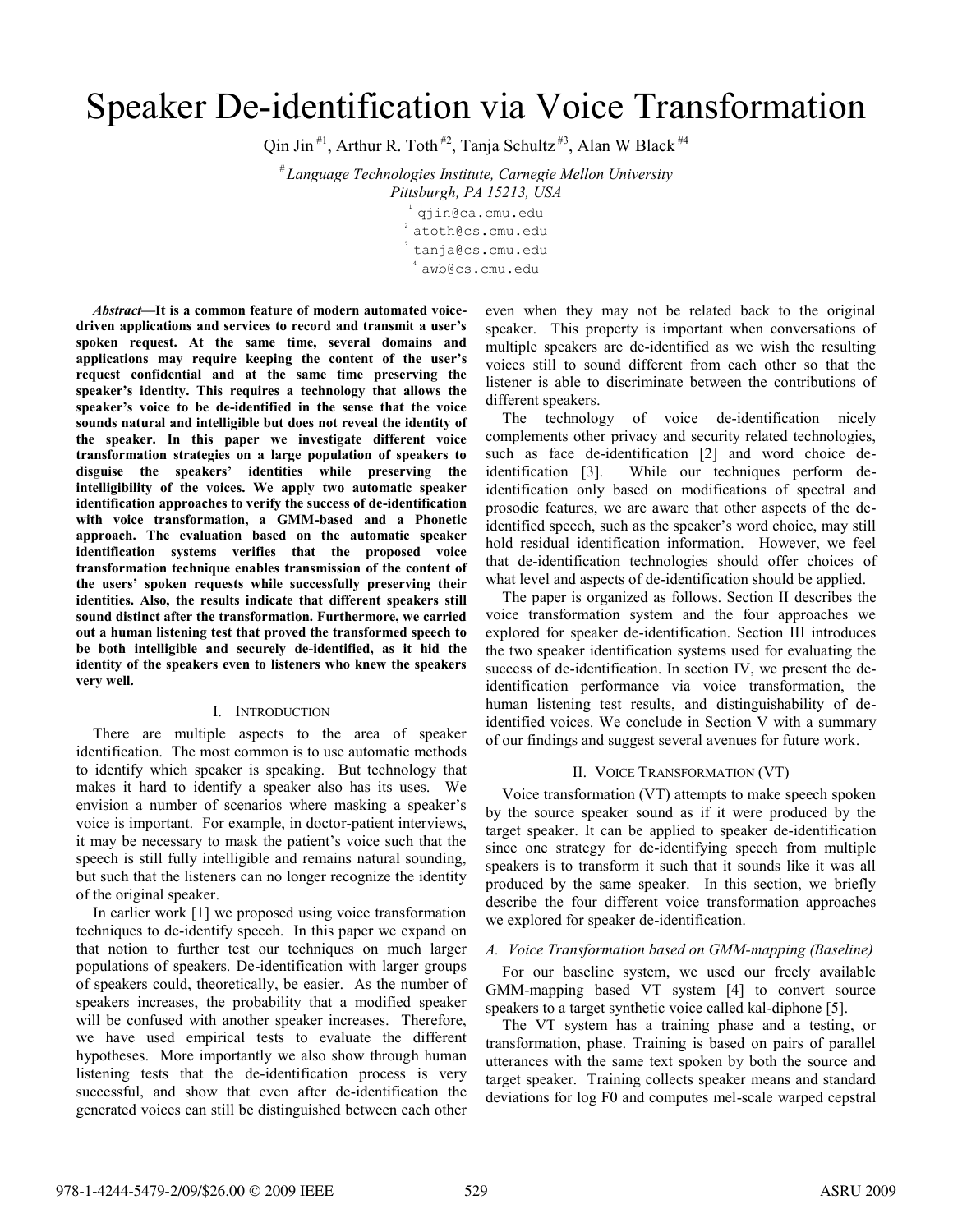coefficients (MCEPs) and their dynamic features. The joint distribution of acoustic features  $(1<sup>st</sup>-24<sup>th</sup> MCEPs)$  and their dynamic features) from the source and target speaker is modelled with a GMM. During transformation, the source speaker's log F0 is z-score mapped to match the target mean and standard deviation. Power  $(0<sup>th</sup> MCEP)$  is taken from the source speaker. A detailed description of the training and transformation procedures can be found in [1].

#### *B. De-Duration Voice Transformation (DurVT)*

As VT based on GMM-mapping is a frame-by-frame process, the baseline system produces speech that retains the duration characteristics of the source speakers. This might be a disadvantage against SID systems which could use duration characteristics to identify a speaker. We therefore proposed a strategy called DurVT. It tries to normalize transformed speech durations [1]. During training we linearly scale durations of source speakers to match target utterance durations. We then scale the durations of test utterances based on training set statistics.

## *C. Double Voice Transformation (DoubleVT)*

The DoubleVT approach [1] is motivated by our assumption that the baseline voice transformations did not move far enough away from the source speakers. We therefore compose a double VT by applying two VTs in sequence, i.e. we first transform the source speaker to the target speaker (kal-diphone synthetic voice) via de- DurVT and second we transform the de-durationed transformed speech to the target speaker (kal-diphone synthetic voice) via baseline voice transformation.

#### *D. Transterpolated Voice Transformation (TransVT)*

The reason we proposed transterpolated voice transformation is that we think double transformations still did not move far away enough from the source speaker. As our baseline VT systems essentially perform linear mappings from the space of source speaker features to the space of the target speaker features, we explored an extrapolation beyond the target speaker. We refer to this process of inter- or extrapolating between the source speaker and converted features as "transterpolation." In this technique, the transterpolated feature  $x$ , is computed from the formula  $x=s+f^*(v-s)$ , where *s* is the value of the source speaker's feature, *v* is the value of the converted feature, and *f* is the factor of inter- or extrapolation [1]. The relationship between the factor *f* and transterpolation can be described as:

- f=0: source speaker (resynthesized)
- 0<f<1: interpolation between source and baseline VT
- $\bullet$  f=1: baseline VT
- f>1: extrapolation beyond target speaker

Large factors in transterpolation may project the transformation into non-speech, but values greater than 1.0 still produce normal sounding speech. In conventional voice transformation the goal is to produce output as close as possible to the target speech, but in de-identification we do not require being close to the target, only far away from the source, so transterpolation can be justified.

Though we typically transterpolate both fundamental frequencies and warped cepstra, we decided to experiment with transterpolating the warped cepstra only as it seemed that transterpolated fundamental frequencies might be more exploitable for identifying the source speakers. Our improved GMM-based SID system proved that making use of fundamental frequency related features improves the identification system performance [6]. Therefore, it suggests our future discretion of improving fundamental frequencies transformation for speaker de-identification. Also, as we wanted to focus solely on the contribution of transterpolation to de-identification in this set of experiments, we did not combine it with duration modification, though that would also be possible.

### III. SPEAKER IDENTIFICATION (SID)

Using VT for de-identification in automated processes is only as good as the ability of a VT system to deceive a speaker identification (SID) system. If a SID system is able to identify the source speaker from the transformed speech, the speech has not been successfully de-identified. We used two SID systems to evaluate the success of speaker deidentification via voice transformation techniques, a Gaussian Mixture Model (GMM)-based and a Phonetic system. The two systems capture speaker characteristics at different levels: low-level short-term spectral features by the GMM-based system and high-level super-segmental features beyond spectral representations by the Phonetic system.

## *A. GMM-based SID System*



Fig. 1. GMM-based SID System

The GMM-based SID system used in this work is shown in Fig. 1. After speech detection and feature extraction on the input audio it operates in one of three modes: (1) universal background model (UBM) training; (2) speaker enrolment; and (3) testing. All three modes of operation rely on identical feature extraction, which frames the signal every 10ms into 32 ms windows. Frames whose energy is too low to be considered speaker-discriminative are excluded from subsequent processing. From each remaining frame, the first 20 MFCCs are computed and normalized using cepstral mean subtraction (CMS), yielding the final feature vector. Speaker enrolment is preceded by UBM parameter inference [7] via the expectation-maximization (EM) algorithm using a large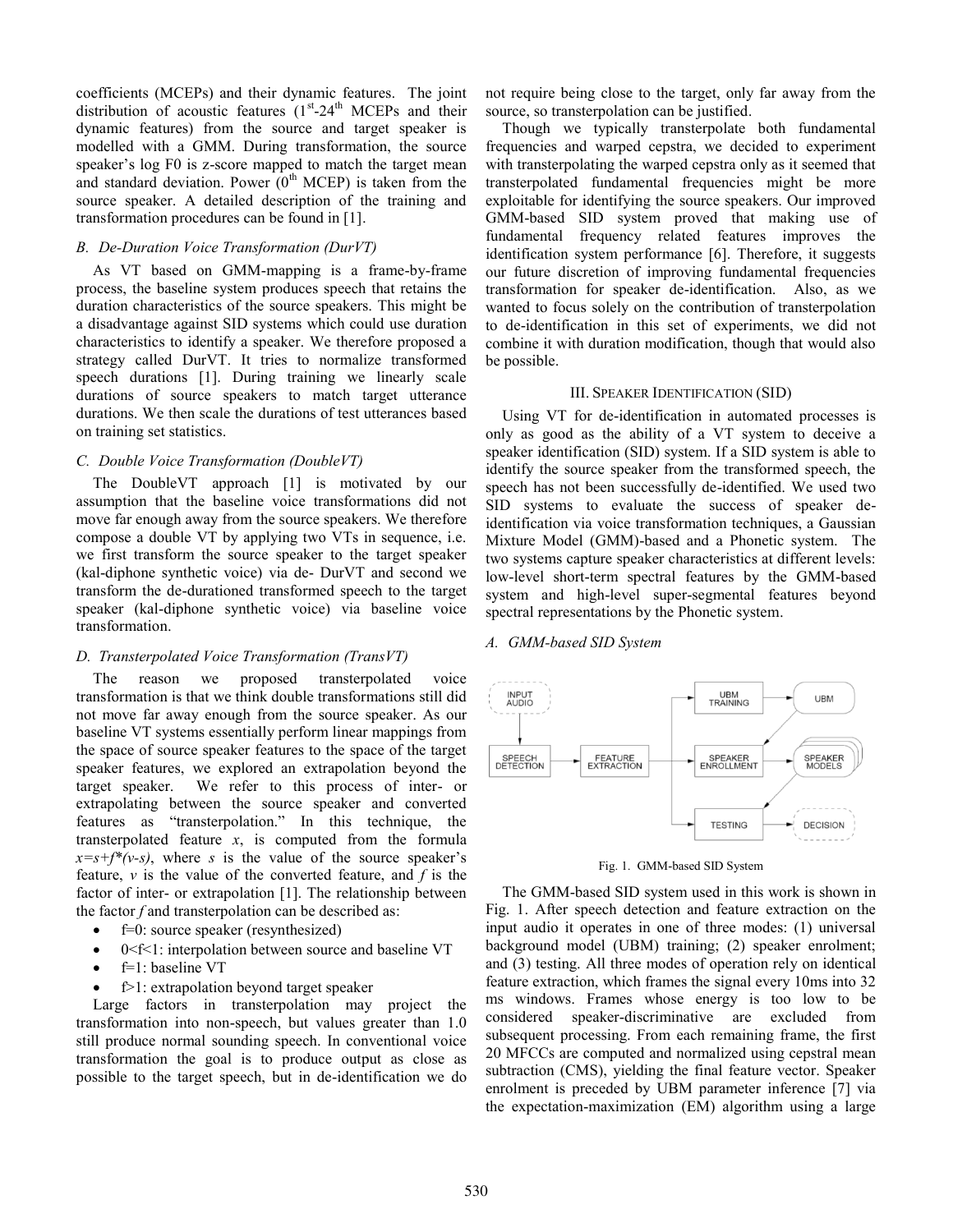corpus of speech. The means of the enrolment speaker model are then adapted based on the UBM via maximum *a posteriori* (MAP) estimation [8], using only the enrolment speaker's speech. Testing proceeds by applying the same feature processing as for model training. The observed sequence of feature vectors is then scored by each speaker's model. The system hypothesizes the speaker whose model best accounts for the observed sequence, *i.e.* gives the highest likelihood.

## *B. Phonetic SID System*

The basic idea of our Phonetic SID system is to apply a statistical model of a speaker's pronunciation, which gets trained on phone sequences that are derived from the speaker's utterances. Although the phone sequences are decoded by phone recognizers using acoustic features, the identification decision is made based solely on the phone sequences [9]. In our Phonetic SID system, phone sequence decoding is performed using Phone Recognizers that are available in 12 languages from GlobalPhone [10]. Phone recognition is performed with a Viterbi search using a fully connected null-grammar network of monophones, thus the hypothesized phone sequence relies on acoustic evidence only.



Fig. 2. Phonetic SID System

A Language-dependent Speaker Phonetic Model (LSPM) is generated using the n-gram modeling technique with the CMU-Cambridge Statistical Language Modeling Toolkit (CMU-SLM), *i.e.* for each combination of speaker and phone recognizer a separate bi-gram phone model is trained. Fig. 2 shows the steps of the Phonetic SID system using a singlelanguage phone recognizer:

- 1. The phone recognizer processes the spoken test utterance to produce a test phone sequence.
- 2. The perplexity of the resulting test phone sequence is computed based on all previously trained LSPMs.
- 3. The system hypothesizes the speaker whose LSPM gives the lowest perplexity score on the phone sequence.

This process can be expanded to use multiple phone sequences from a bank of phone recognizers trained on different languages. In our case, each phone stream is independently scored and the scores are fused together with equal weights to form a single decision score. As mentioned above, we apply a bank of 12 parallel GlobalPhone phone recognizers for all experiments in this paper.

#### IV. EXPERIMENTAL RESULTS

*A. Data*

The database used for our experiments in this paper consists of data drawn from the LDC CSR-I (WSJ0) [11] and LDC CSR-II (WSJ1) [12] corpora. Speech snippets consist primarily of read sentences from the Wall Street Journal, but also include some spontaneously produced utterances. They were selected from files recorded with a Sennheiser HMD-414 close-talk head-mounted microphone. For each source speaker, VTTrainSET, SIDTrainSET, and TESTSET contributions were constructed by accumulating utterances until there were at least 6 minutes of speech data for training VT systems (VTTTrainSET), 5 minutes of speech data for training SID systems (SIDTrainSET), and at least 3 minutes, in 3 trials of 1 minute each, for testing (TESTSET). In total, this results in a set of 95 male speakers and 102 female speakers. The total number of test trials was 285 and 306, for male and female speakers, respectively. Speech from the remaining speakers (approximately 70 hours) was placed in the UBMSET for UBM training in the GMM-based SID system. 4096 Gaussian mixtures are used for UBM and GMM. We selected the kaldiphone synthetic voice available in the Festival distribution [5] as the target speaker to construct voice transformed versions for each of the male and female speakers.

The baseline performances of the GMM-based and Phonetic SID systems on the original natural speech are shown in Table I.

TABLE I SPEAKER IDENTIFICATION ACCURACY ON THE ORIGINAL SPEECH WITH GMM-BASED AND PHONETIC SID SYSTEMS

|        | GMM-based SID | Phonetic SID |
|--------|---------------|--------------|
| Male   | 94%           | 100%         |
| Female | 89%           | 96%          |

#### *B. De-identification Performance against SID*

In earlier work [1], we evaluated the four voice transformation approaches described in section II on a small pilot database which contains 24 male speakers. On this pilot database, TransVT showed the best de-identification performance. The de-identification performance is measured by *de-identification rate*, which is the percentage of the test trials that are not correctly identified by the automatic SID systems. Also from an earlier human listening test [1], we found that transterpolation with factor 1.6 achieves the best intelligibility. Our first experiment in this paper is therefore to confirm the effectiveness of TransVT approach with factor 1.6 on the large database described in section IV.A. As shown in Table II, TransVT achieved 100% and 95.8% deidentification rates against the GMM-based and Phonetic SID systems respectively for the 95 male speakers. For the 102 female speakers, TransVT achieved 97.7% and 99.0% deidentification rates against the GMM-based and Phonetic SID systems respectively. We also found in our investigation that other choices of factors ranging from 1.2 to 2.0 did not improve over 1.6. Also TransVT outperformed the other three VT approaches described in section II for the purpose of speaker de-identification. Finally, the performance is comparable to the de-identification rates on the small data set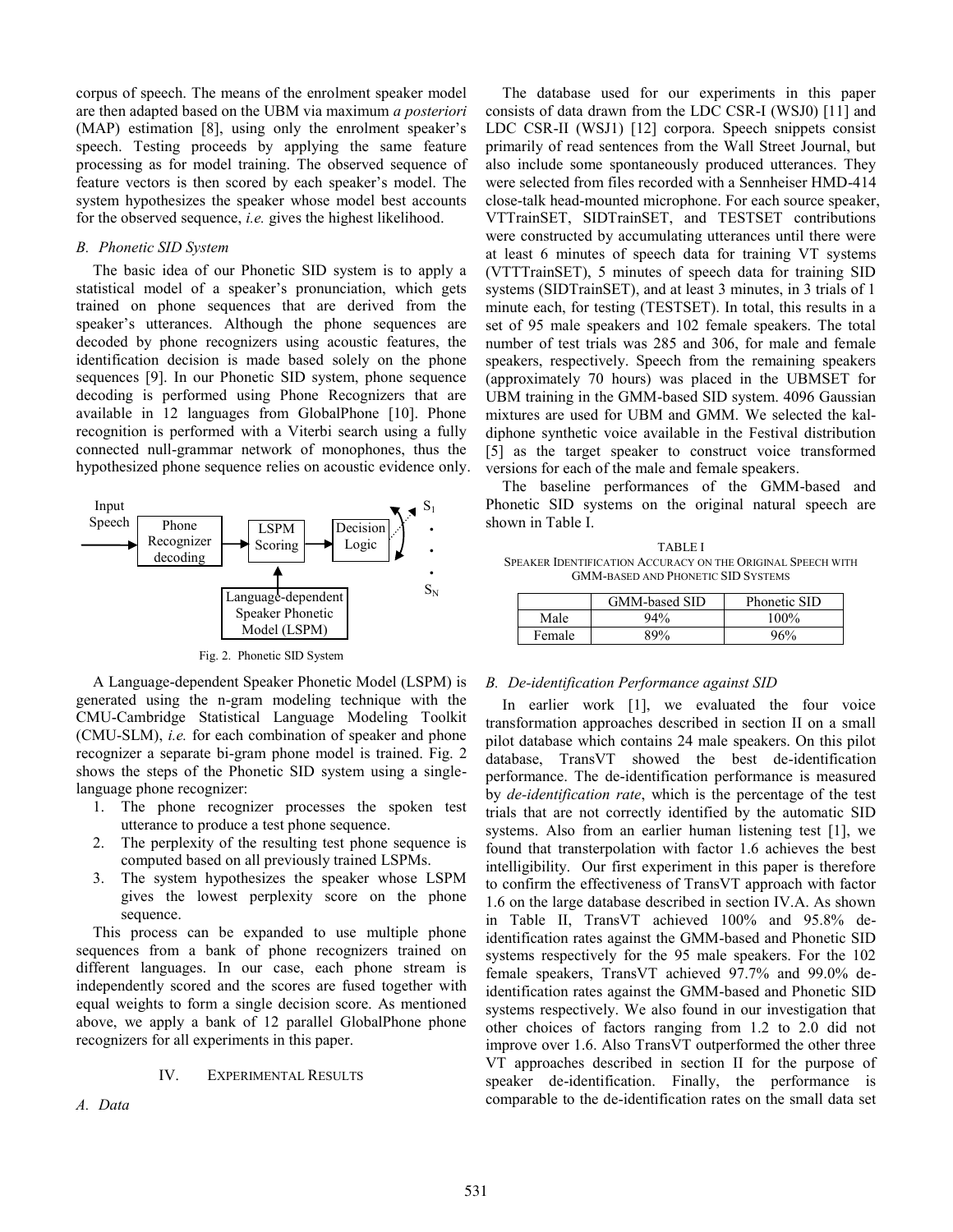and thus indicates that the TransVT approach with factor 1.6 successfully de-identified the source speakers' identities against automatic SID systems even on a larger dataset that is more typical in size for automatic SID experiments

We noticed that the de-identification performance on the female speakers against the GMM-based and Phonetic SID systems is in the reverse order compared to that on the male speakers. This may be due to the fact that in our experiments we used kal-diphone, a male voice, as the target voice. This may deserve more investigation. It also suggests one avenue for our future work which is to optimize the choice of target voices to improve voice transformation.

TABLE II TRANSVT WITH FACTOR 1.6 DE-IDENTIFICATION RATE AGAINST TWO SID **SYSTEMS** 

|        | GMM-based SID | Phonetic SID |
|--------|---------------|--------------|
| Male   | $100\%$       | 97.7%        |
| Female | 95.8%         | 99.0%        |

## *C. Human Evaluation*

De-identification as a means to securely transmit information without revealing the speaker's identity is only useful if the content of the information is transmitted, *i.e.* the voice is still intelligible for human beings. Consequently, we conducted a human evaluation to investigate the intelligibility. As we found in [1], human listeners are able to correctly identify 100% of the words from the transformed speech produced via TransVT with a factor of 1.6. Our second human evaluation reported here aims to study if the identity of the speaker can be successfully hidden even to listeners who know the speaker very well.

We created three listening tests for the purpose of determining whether humans could properly recognize the deidentified speech. The de-identified speech in these tests was created by TransVT speech from five different source speakers to a single target speaker. The five source speakers were from the awb, bdl, jmk, ksp, and rms sets from the ARCTIC data [13]. These five ARCTIC speakers are all male and represent a range of English accents, including Scottish, Canadian, Indian, and two American varieties. In all cases the target speaker was the kal-diphone synthetic voice, which is a male American voice. As in the other de-identification trials, we used TransVT with a factor of 1.6. The volunteer listeners in this human evaluation were picked from people who personally know the five source speakers.

In the first test the listeners were asked to identify the speakers based on 20 samples of de-identified utterances. For each utterance, the listeners were asked to select one out of the five speaker choices. There were four text-disjunct deidentified utterances for each speaker. The utterances were randomly ordered based on a Fisher-Yates shuffle [14].

In the second test listeners were asked to determine if a pair of utterances was spoken by the same speaker. Each of the 25 utterance pairs consisted of one recording from the ARCTIC database and one de-identified utterance. For each of the five speakers, there were five ARCTIC recordings

paired with sample de-identified utterances from each of the five speakers. Again, a Fisher-Yates shuffle was used to randomly order the pairs, and none of the utterances contained the same text.

In the third test listeners were asked to listen to 20 sets of utterances, each consisting of one ARCTIC utterance and 3 de-identified utterances. The listeners had to choose which deidentified utterance was closest to the ARCTIC speaker. For each of the five speakers, four example ARCTIC utterances were used. Different de-identified utterances were used with each ARCTIC example, but one always matched the speaker of the ARCTIC utterance. Again, a Fisher-Yates shuffle was used to randomly order the utterances, and none of the utterances contained the same text. The tests were taken by 5 listeners, all of whom were very familiar with the original speakers, and the databases (in fact we included three of the ARCTIC speakers in the set of listeners). For test 1, listeners correctly identified 26 samples out of 100; chance would be 20%. For test 2, 6 out 25 samples were correctly identified (chance would be 5). For test 3, 36 out of 100 were correct where chance would be 33%. Some of the listeners admitted using non-speech properties to improve their scores, such as background silence properties and silence length.

Given these results we are confident that the proposed TransVT technique successfully de-identifies speakers, even if they are well known to listeners.

## *D. Distinguishability of De-identified Voices*

It is also important to keep the de-identified voices distinguishable from each other. For some applications, it is required to hide the original identity of the speaker in the speech, but at the same time, we still want to be able to discriminate different voices. The de-identification may become easier for larger speaker populations, but preserving the distinguishability becomes harder for larger speaker populations.

To prove the distinguishability of de-identified voices, we ran speaker identification experiments on the de-identified voices. We conducted the transterpolation via TransVT with factor 1.6 on the original training data in SIDTrainSET (5 minutes per speaker for training a speaker model), we then trained speaker models using such de-identified speech. Then closed-set speaker identification experiments were conducted on the de-identified speech using both the GMM-based and Phonetic SID systems. On the small pilot database, 100% and 96% identification accuracy were achieved with the GMMbased and Phonetic SID systems, respectively. On the large database, for the male speakers, 100% and 91% identification accuracy were achieved with the GMM-based and Phonetic SID systems, respectively. For the female speakers, 100% and 96% identification accuracy were achieved with the GMMbased and Phonetic SID systems, respectively. These results show that the de-identified voices are clearly distinguishable.

Table III compares the distinguishability (measured by speaker identification accuracy) between the original voices and the de-identified voices. It is interesting to see that the deidentified voices are easier to distinguish than the original speech for the GMM-based SID system. Apparently, VT